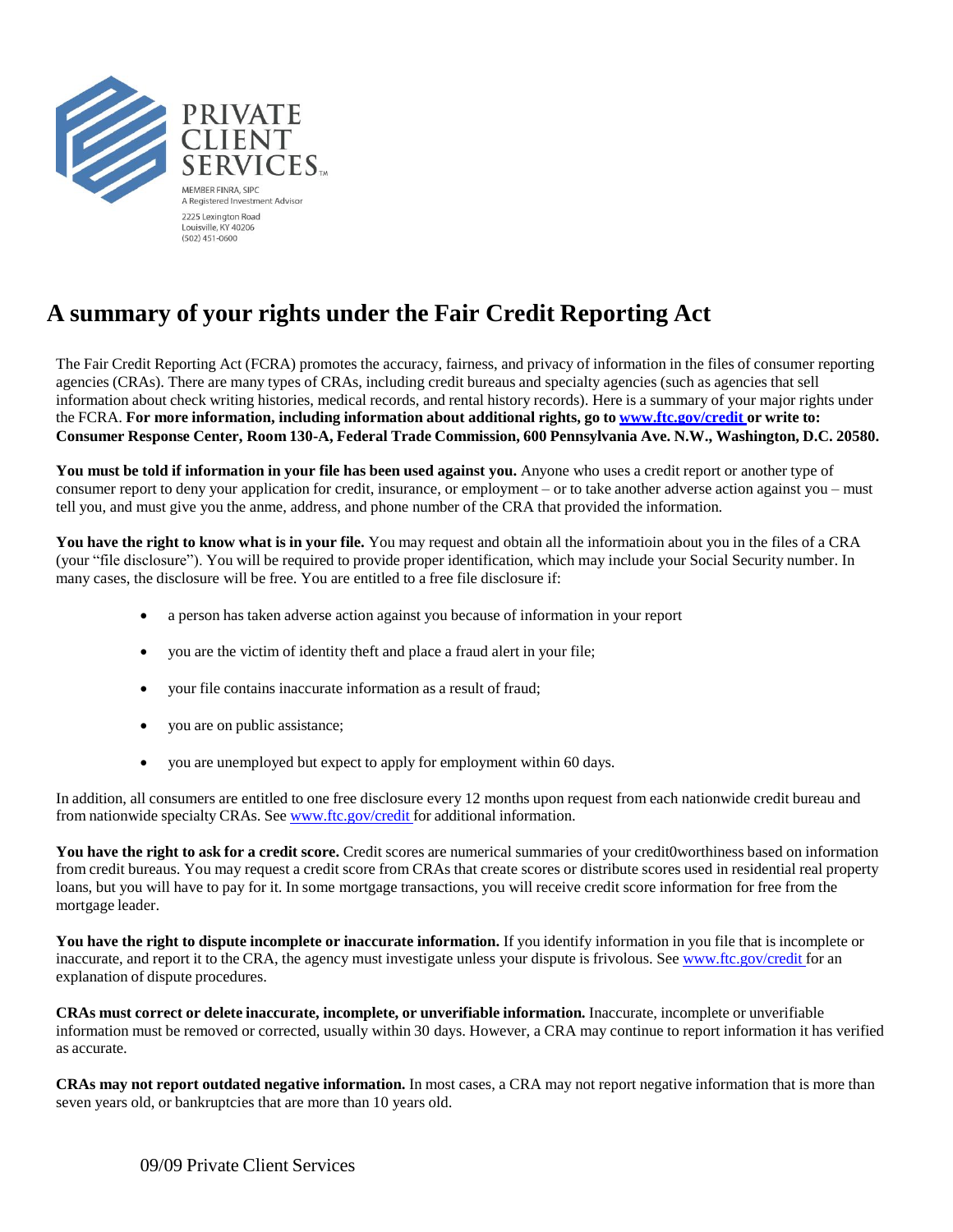**Access to your file is limited.** A CRA may provide information about you only to people with a valid need – usually to consider an application with a creditor, insurer, employer, landlord or other business. The FCRA specifies those with a valid need for access.

**You must give you consent for reports to be provided to employers.** A CRA may not give out information about you to your employer, or a potential employer, without your written consent given to the employer. Written consent generally is not required in the trucking industry. For more information, go to [www.ftc.gov/credit.](http://www.ftc.gov/credit)

You may limit "prescreened" offers of credit and insurance you get based on information in your credit report. Unsolicited "prescreened" offers for credit and insurance must include a toll-free phone number you can call if you choose to remove your name and address from the lists these offers are based on. You may opt-out with the nationwide credit bureaus at 1-888-5-OPTOUT (1-888- 567-8688).

**You may seek damages from violators.** If a CRA, or, in some cases, a user of consumer reports or a furnisher of information to a CRA violates the FCRA, you may be able to sue in state or federal court.

**Identity theft victims and active duty military personnel have additional rights.** For more information, visit [www.ftc.gov/credit.](http://www.ftc.gov/credit)

States may enforce the FCRA, and many states have their own consumer reporting laws. In some cases, you may have more rights under state law. For more information, contact your state or local consumer protection agency or your state Attorney **General. Federal enforcers are:**

| <b>TYPE OF BUSINESS:</b>                             | <b>CONTACT:</b>                                                       |  |  |  |  |
|------------------------------------------------------|-----------------------------------------------------------------------|--|--|--|--|
| Consumer reporting agencies, creditors and others    | Federal Trade Commission:                                             |  |  |  |  |
| not listed below                                     | Consumer Response Center - FCRA                                       |  |  |  |  |
|                                                      | Washington, DC 20580                                                  |  |  |  |  |
|                                                      | 1-877-382-4357                                                        |  |  |  |  |
| National banks, federal branches/agencies of foreign | Office of the Comptroller of the Currency Compliance Management, Mail |  |  |  |  |
| banks (word "National" or initials "N.A.," appear in | Stop 6-6                                                              |  |  |  |  |
| or after banks name)                                 | Washington, DC 20219                                                  |  |  |  |  |
|                                                      | 800-613-6743                                                          |  |  |  |  |
| Federal Reserve System member banks (except          | <b>Federal Reserve Board</b>                                          |  |  |  |  |
| national banks, and federal branches/agencies or     | Division of Consumer & Community Affairs                              |  |  |  |  |
| foreign banks)                                       | Washington, DC 20551                                                  |  |  |  |  |
| Savings associations and federally chartered savings | Office of Thrift Supervision                                          |  |  |  |  |
| banks (word "Federal" or initials "F.S.B." appear in | <b>Consumer Complaints</b>                                            |  |  |  |  |
| federal institution's name)                          | Washington, DC 20552                                                  |  |  |  |  |
|                                                      | 800-842-6929                                                          |  |  |  |  |
| Federal credit unions (words "Federal Credit         | National Credit Union Administration                                  |  |  |  |  |
| Union" appear in institution's name)                 | 1775 Duke Street                                                      |  |  |  |  |
|                                                      | Alexandria, VA 22314                                                  |  |  |  |  |
|                                                      | 703-519-4600                                                          |  |  |  |  |
| State-chartered banks that are not members of the    | <b>Federal Deposit Insurance Corporation</b>                          |  |  |  |  |
| Federal Reserve System                               | <b>Consumer Response Center</b>                                       |  |  |  |  |
|                                                      | 2345 Grand Avenue, Suite 100                                          |  |  |  |  |
|                                                      | Kansas City, Missouri 64108-2638                                      |  |  |  |  |
|                                                      | 1-877-275-3342                                                        |  |  |  |  |
| Air, surface, or rail common carriers regulated by   | Department of Transportation                                          |  |  |  |  |
| former Civil Aeronautics Board or Interstate         | Office of Financial Management                                        |  |  |  |  |
| <b>Commerce Commision</b>                            | Washington, DC 20590                                                  |  |  |  |  |
|                                                      | 202-366-1306                                                          |  |  |  |  |
| Activities subject to the Packers and Stockyards     | Department of Agriculture                                             |  |  |  |  |
| Act, 1921                                            | Office of Deputy Administrator - GIPSA                                |  |  |  |  |
|                                                      | Washington, DC 20250                                                  |  |  |  |  |
|                                                      | 202-720-7051                                                          |  |  |  |  |